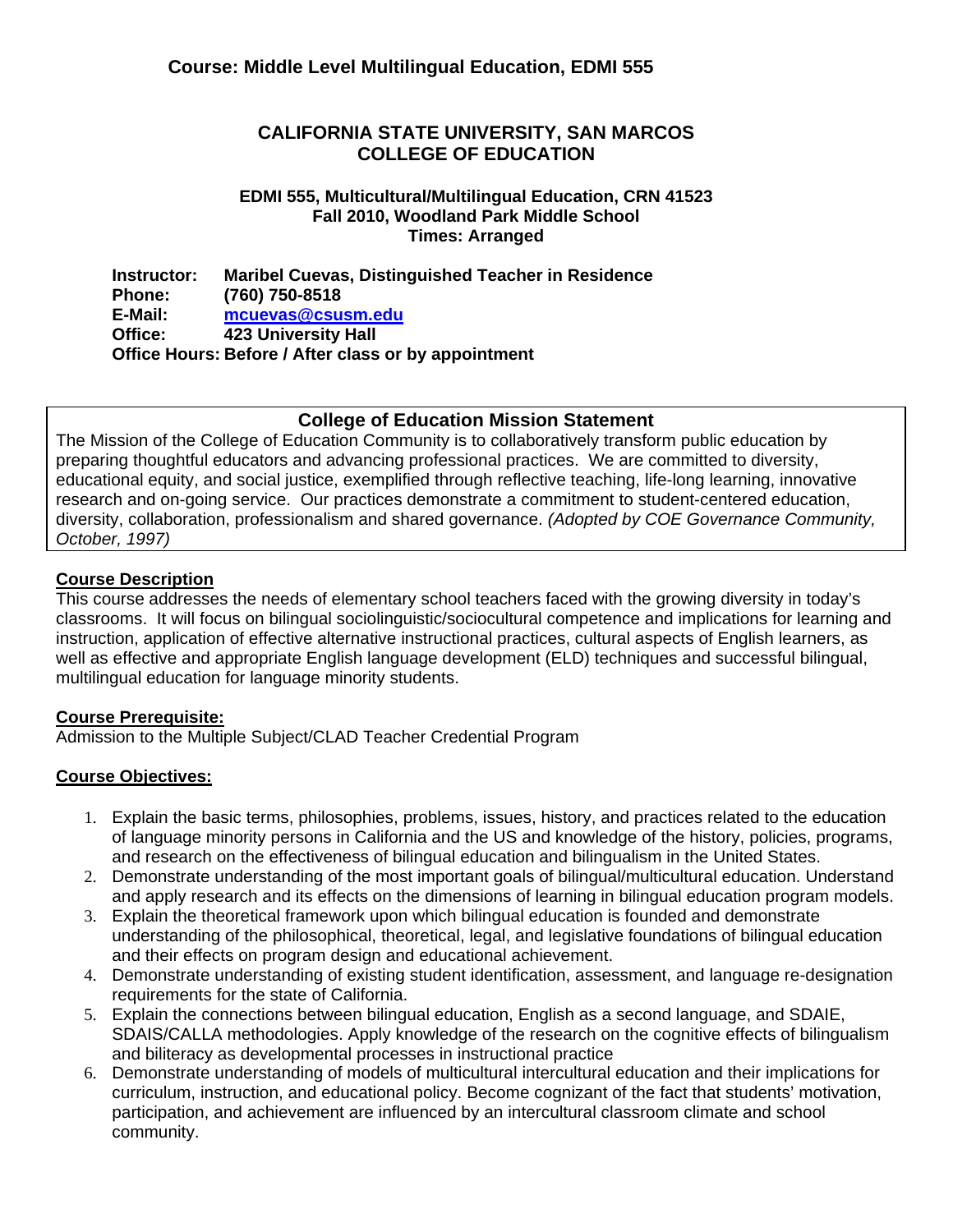- *Policy of the State of California* 7. Gain knowledge and understanding pertaining to similarities and differences between, contributions of, exchanges between, and varying perspectives of the populations referenced in *the Non- Discrimination*
- among languages. 8. Demonstrate knowledge of the transferability between primary and target language with the understanding that the level of transferability is affected by the level of compatibility and may vary
- resource. 9. Promote authentic parental participation that includes learning about school systems, assuming leadership roles and affecting policy and understanding of the family as a primary language and cultural

# **Required Texts:**

Echevarria, J., Vogt, M., and Short, D. (2008). *Making Content Comprehensible for English Language Learners: The SIOP Model,* 3rd Edition. Boston, MA: Allyn and Bacon.

English-Language Development Standards for California Public Schools K-12 (You can download the ELD standards from the CDE website (www.cde.ca.gov).

Moodle – Assigned articles

# **Authorization to Teach English Learners**

This credential program has been specifically designed to prepare teachers for the diversity of languages often encountered in California public school classrooms. The authorization to teach English learners is met through the infusion of content and experiences within the credential program, as well as additional coursework. Students successfully completing the program receive a credential with authorization to teach English learners. (*Approved by CCTC in SB2042 Program Standards – August 2002*).

### **Student Learning Outcomes**

### **Teacher Performance Expectation (TPE) Competencies:**

The course objectives, assignments, and assessments have been aligned with the CTC standards for the Multiple and Single Subject(s) Credential. This course is designed to help teachers develop the skills, knowledge, and attitudes necessary to assist schools and district in implementing effective programs for all students. The successful candidate will be able to merge theory and practice in order to realize a comprehensive and extensive educational program for all students. The following TPE is addressed in this course:

### **TPE 15**: **Social Justice and Equity**

- Valuing socially equitable teaching, learning, and schooling in a variety of organizational settings
- Incorporating pluralism and divergent perspectives on educating diverse students
- Democratizing public education to achieve social justice and equity

### **California Teacher Performance Assessment (CalTPA):**

system of teacher performance assessment (TPA), to be embedded in the credential program of preparation.<br>At CSUSM this assessment system is called the CalTPA or the TPA for short. Beginning July 1, 2008 all California credential candidates must successfully complete a state-approved

To assist your successful completion of the TPA a series of informational seminars are offered over the course of the program. TPA related questions and logistical concerns are to be addressed during the seminars. Your attendance to TPA seminars will greatly contribute to your success on the assessment.

Additionally, COE classes use common pedagogical language, lesson plans (lesson designs), and unit plans (unit designs) in order to support and ensure your success on the TPA and more importantly in your credential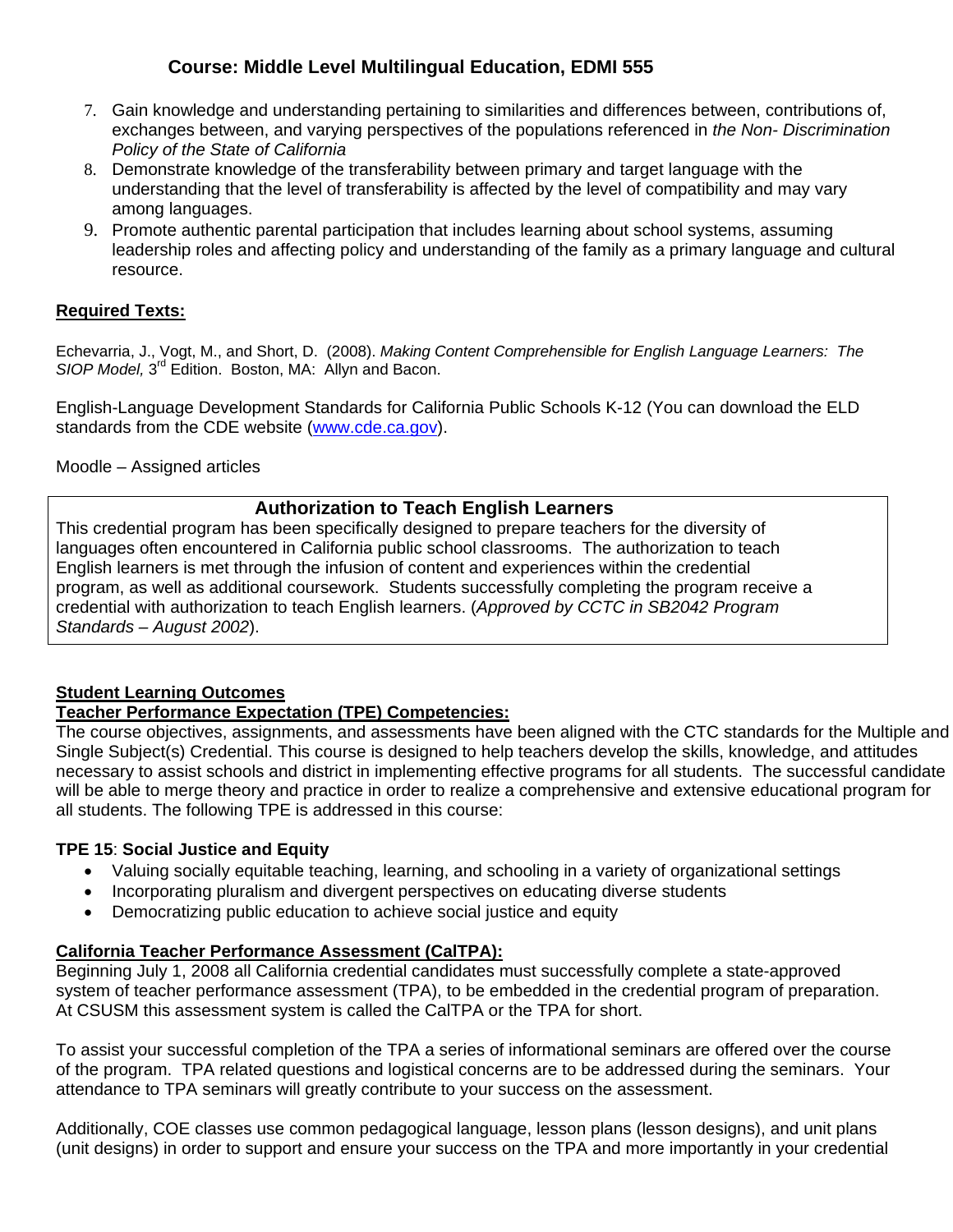program.

The CalTPA Candidate Handbook, TPA seminar schedule, and other TPA support materials can be found on the COE website provided at the website provided: http://lynx.csusm.edu/coe/CalTPA/CalTPAdocuments.asp

### **College of Education Attendance Policy**

 circumstances, s/he should contact the instructor as soon as possible. *(Adopted by the COE Governance*  Due to the dynamic and interactive nature of courses in the College of Education, all students are expected to attend all classes and participate actively. At a minimum, students must attend more than 80% of class time, or s/he may not receive a passing grade for the course at the discretion of the instructor. **Individual instructors may adopt more stringent attendance requirements**. Should the student have extenuating *Community, December, 1997).* 

### **Students with Disabilities Requiring Reasonable Accommodations:**

Students with disabilities who require reasonable accommodations must be approved for services by providing appropriate and recent documentation to the Office of Disable Student Services (DSS). This office is located in Craven Hall 5205, and can be contacted by phone at (760) 750-4905, or TTY (760) 750-4909. Students authorized by DSS to receive reasonable accommodations should meet with their instructor during office hours or, in order to ensure confidentiality, in a more private setting.

# **Course Requirements:**

| • Reflective Statements: TPE 15<br>points<br>5<br>• Reading Response (4 points each)<br>16<br>• Multicultural Literature Annotation<br>5 | • Attendance, Participation, & Professional Disposition<br>• ELL/Immigrant interview<br>• ELD / SDAIE Lesson Observation & Write-up<br>• CAT SDAIE Lesson Designs | 14<br>20<br>15<br>25 | points<br>points<br>points<br>points |
|------------------------------------------------------------------------------------------------------------------------------------------|-------------------------------------------------------------------------------------------------------------------------------------------------------------------|----------------------|--------------------------------------|
|                                                                                                                                          |                                                                                                                                                                   |                      | points<br>points                     |

### **ASSIGNMENT DESCRIPTIONS**

### **1. Attendance, Professional Disposition, and Class Participation 14 points**

First is the expectation that you will attend all class sessions prepared to actively participate in class activities, group and individual sharing, and discussions on various topics and assigned reading**. Points will be deducted for each full day absence. A student who misses more than two (2) days of class will not pass this class (see the College of Education Attendance Policy). Arriving late and leaving early may be documented as a ½ day absence.** An opportunity to earn extra credit points will be announced midsemester.

 the description below and the CSUSM College of Education's Mission Statement for guidelines. Professional, credentialed educators are evaluated on "performance of non-instructional duties and responsibilities" by their administrators. Punctuality, attendance, collaboration with colleagues, and professionalism fall under this category. Your professional disposition is related to how you conduct yourself in class and at a school site. Please communicate any attendance issues directly with the instructor. Please see

### **CSUSM College of Education Professional Dispositions**

The California State University San Marcos College of Education fosters the development of the following professional dispositions among our candidates. Candidates increasingly reflect these dispositions in their work with students, families, and communities.

 **Social Justice and Equity:** Candidates appreciate the languages, communities, and experiences learners bring to the classroom. Candidates advocate for and support marginalized communities and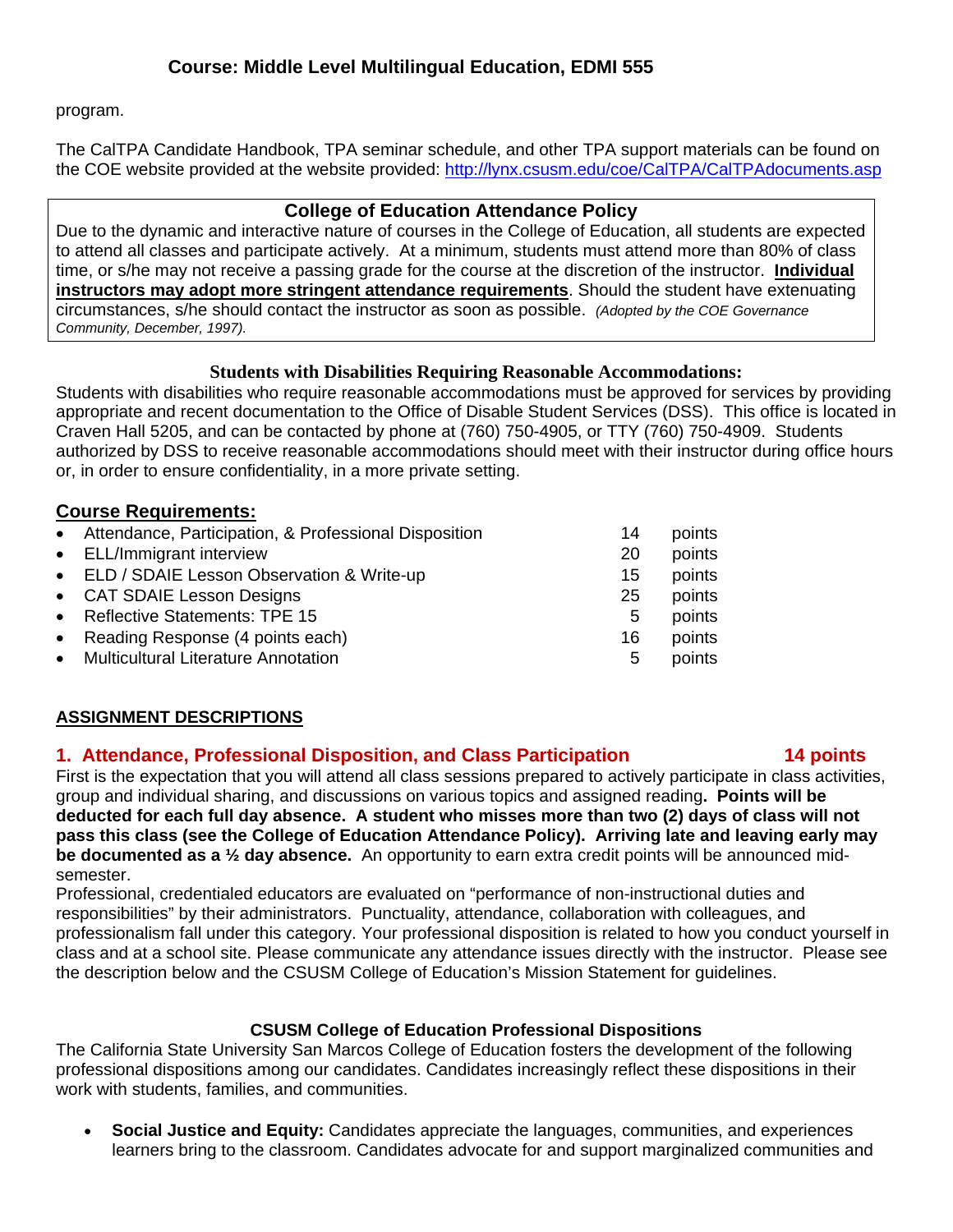individuals.

- **Collaboration:** Candidates learn and practice the skills of collaboration in their coursework and use them in their professional interactions with students, colleagues, parents, caregivers and those in the wider community.
- **Critical Thinking:** Candidates analyze various professional contexts, resulting in more informed decision making about professional practice.
- **Professional Ethics:** Candidates learn to make and act on well-reasoned, principled judgments.
- **Reflective Teaching and Learning:** Candidates critically review their professional practice and the impact it has on student success.
- experiences throughout their career. **Life-Long Learning:** Candidates are committed to actively seeking new knowledge, skills and

# **2. ELL/Immigrant Interview 20 points**

The purpose of this assignment is to better understand the life of an English language learner and/or immigrant living in our country. You will interview an individual who has learned or is learning English as a second language. This adult person can be a fellow student, someone you know, or someone you seek out. Through the interview process, you will find out how the person has acquired or is acquiring English and any Challenges and/or successes faced by immigrants as they learn a new language and culture. Guideline for the interview questions and a rubric for scoring this assignment will be shared in class. Assignment will be submitted in class; length 2-3 pages maximum. More information on the criteria and expectations of this assignment will be explained in detail in class.

# **3. ELD / SDAIE Lesson Observation & Write-up 15 points 15 points**

The purpose of this assignment is for you to see instruction for English Language Learners in action and to observe the strategies teachers implement during instruction, as well as the engagement and interaction of all the students. Detailed instructions and a 'check-list for this observation, as well as a rubric for scoring this assignment will be shared in class. Assignment will be submitted to Moodle and brought to class; length 2-3 pages maximum.

# **4. Critical Assessment Task**

### **Social Justice and Equity Multicultural Lesson Designs 25 points**

The purpose of this assignment is to provide differentiated instruction with the sound methodologies, principles, and strategies appropriate for English language learners at 3 different language proficiency levels using the TPA Lesson Design Template. Use the best practices methodologies and pedagogy for English Learners as you design instructional experiences for your students.

Your lesson design will contain:

- Content objective and language objective, posted and explained to students
- Evidence of Lesson Preparation
- Evidence of Building Background
- Evidence of Comprehensible Input
- Evidence of Learning, Scaffolding, and Questioning Strategies
- Evidence of Student Interaction
- Evidence of hands on practice and application of new learning
- Evidence thoughtful lesson delivery
- Evidence of Review and Assessment

You may work in a group of 2 to 4 students to create a Collection of Lesson Designs. Together you will collaborate to select a grade level, content area and Social Justice Theme to center your collection around.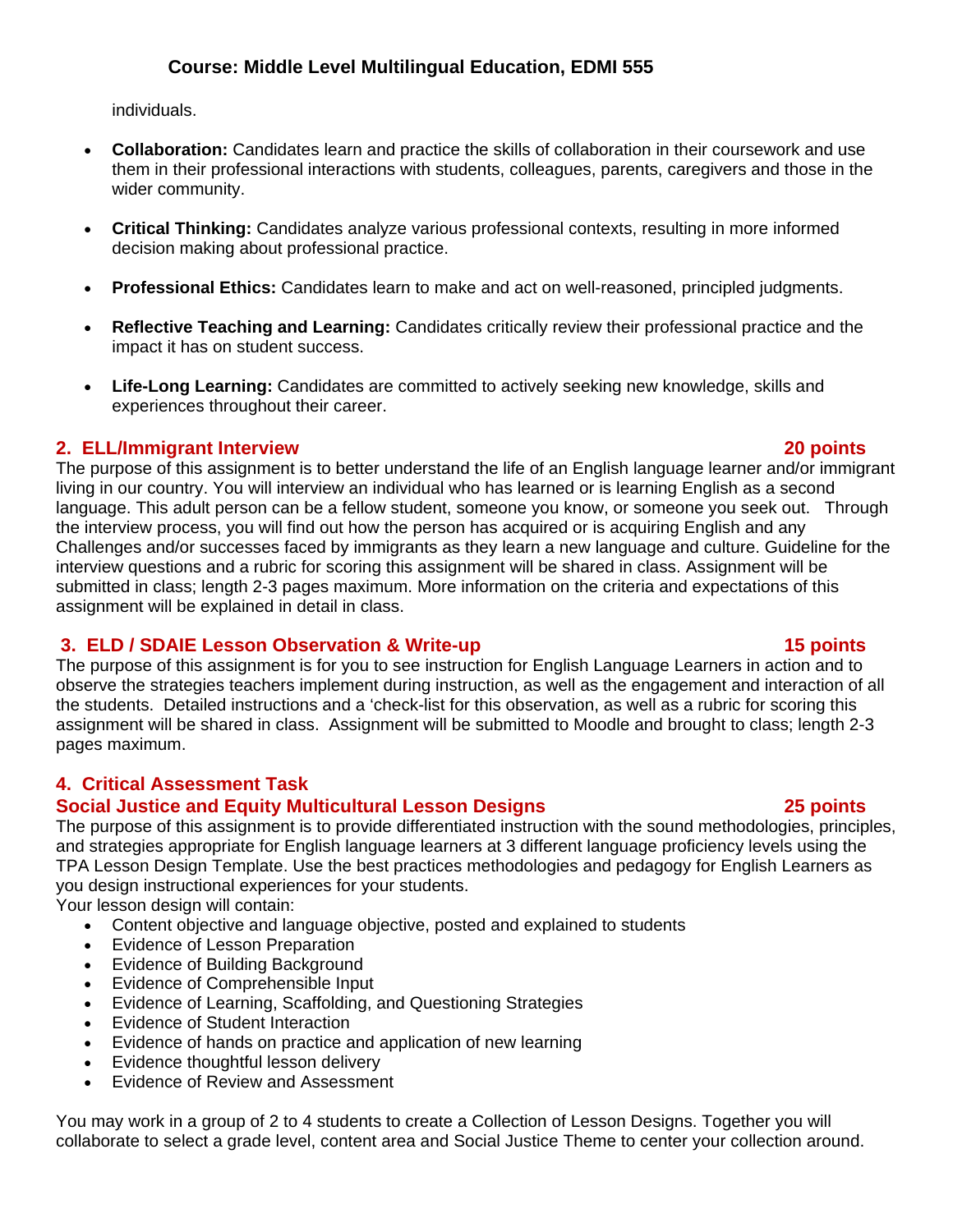Each group member will then individually design a lesson using the Lesson Design Template. Submit all Lesson Designs bound together.

### **Statement of participation.**

As a group, write a paragraph describing each member of the group's participation and contributions to the completed project

 This assignment and scoring rubric will be fully explained in class. Please include an appendix of any supplementary materials you designed or borrowed including black line masters of graphic organizers, worksheets, or assessments. Remember to give credit where credit is due.

| <b>Criteria</b>                                                       | <b>Developing</b>                                                                                                                                                                                                           | <b>Nearly</b>                                                                                                                                                                                                                | <b>Meets</b>                                                                                                                                                                                                                                                                                                                                   | <b>Exceeds</b>                                                                                                                                                                                                                                                                                                                                                                                                       |
|-----------------------------------------------------------------------|-----------------------------------------------------------------------------------------------------------------------------------------------------------------------------------------------------------------------------|------------------------------------------------------------------------------------------------------------------------------------------------------------------------------------------------------------------------------|------------------------------------------------------------------------------------------------------------------------------------------------------------------------------------------------------------------------------------------------------------------------------------------------------------------------------------------------|----------------------------------------------------------------------------------------------------------------------------------------------------------------------------------------------------------------------------------------------------------------------------------------------------------------------------------------------------------------------------------------------------------------------|
|                                                                       |                                                                                                                                                                                                                             | <b>Meets</b>                                                                                                                                                                                                                 |                                                                                                                                                                                                                                                                                                                                                |                                                                                                                                                                                                                                                                                                                                                                                                                      |
| <b>SIOP/SDAIE</b><br>Lesson<br>Design                                 | Candidates know and<br>can apply few of the<br>pedagogical theories,<br>principles, and<br>instructional practices<br>for English learners.<br>English learners do not<br>comprehend key<br>academic concepts<br>and ideas. | Candidates know<br>many pedagogical<br>theories, principles,<br>and instructional<br>practices for English<br>learners, but cannot<br>apply them in a<br>comprehensive<br>manner.                                            | Candidates know<br>and can apply<br>pedagogical<br>theories, principles,<br>and instructional<br>practices for<br>comprehensive<br>instruction of<br>English learners.                                                                                                                                                                         | Candidates know and<br>can apply pedagogical<br>theories, principles,<br>and instructional<br>practices for<br>comprehensive<br>instruction of <b>ALL</b><br>English learners.                                                                                                                                                                                                                                       |
| <b>TPE 15</b><br><b>Social</b><br><b>Justice and</b><br><b>Equity</b> | Candidates do not<br>address issues of<br>social justice and<br>equity in the<br>classroom, and<br>lessons are not<br>designed for students<br>from diverse<br>backgrounds.                                                 | Candidates know<br>many issues of<br>social justice and<br>equity, but lessons<br>do not include<br>instructional<br>practices for diverse<br>students and are not<br>grounded in theories<br>of multicultural<br>education. | Candidates know<br>and can apply<br>issues of social<br>justice and equity<br>in the classroom.<br>Lessons include<br>instructional<br>practices that are<br>grounded in<br>multicultural<br>education, and<br>provide equitable<br>outcomes for<br>students from<br>different linguistic,<br>cultural, social and<br>economic<br>backgrounds. | Candidates know and<br>apply issues of social<br>justice and equity in<br>their lessons. Lessons<br>apply instructional<br>strategies grounded in<br>theories, principles &<br>ideas of multicultural<br>education, ensure<br>equitable outcomes for<br>all students from<br>different backgrounds,<br>and are designed<br>collaboratively with<br>stakeholders<br>representing all<br>students in the<br>classroom. |

# **Critical Assessment Task, Social Justice and Equity Multicultural Literacy Designs - Scoring Rubric**

### **Lesson Presentations**

Each group will have 15-20 minutes engage the class in one of their SDAIE and Social Justice and Equity Lesson Designs to the class*.*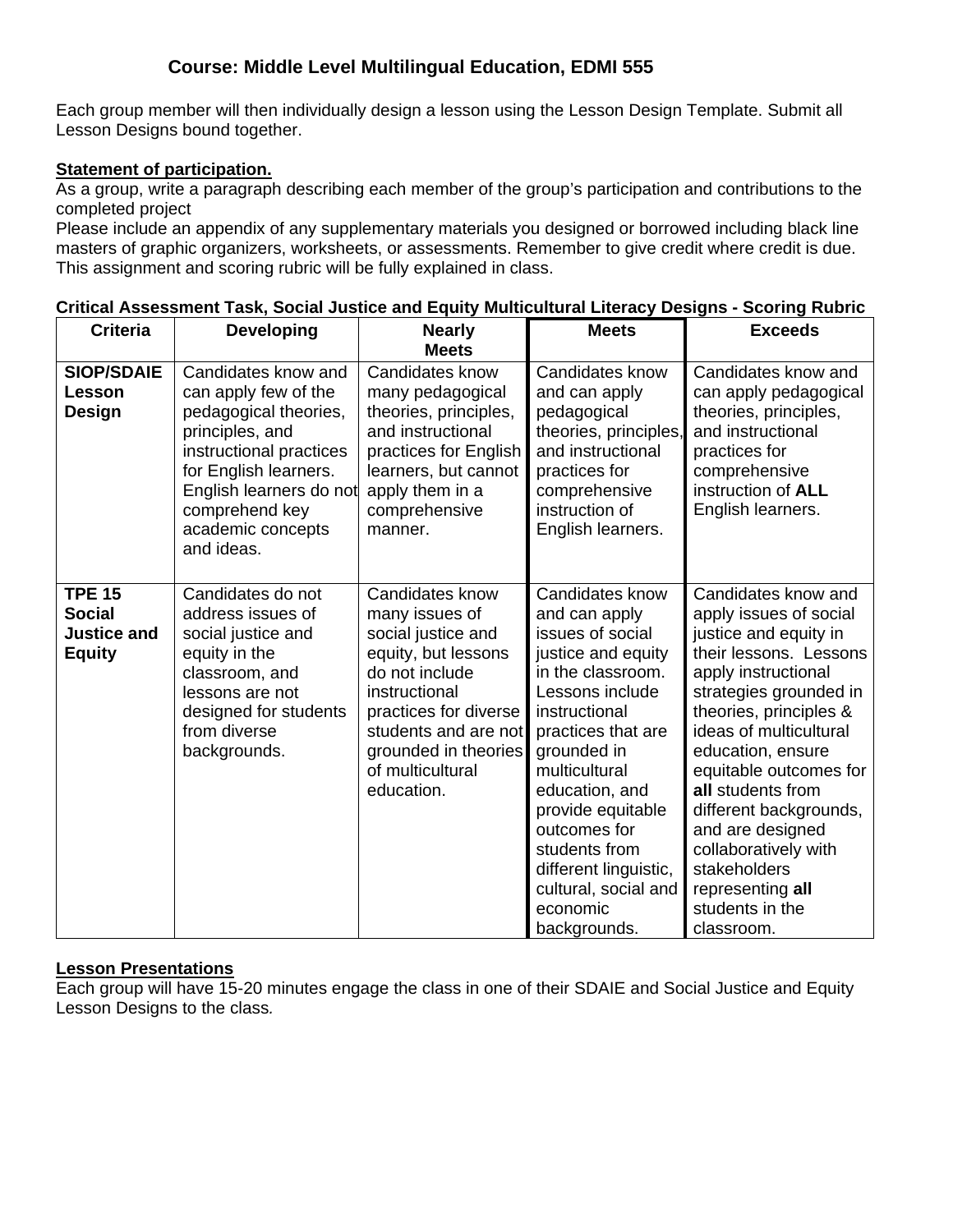# **5. TPE 15 Reflective Statement 6 and 5 points 3 points 3 points 3 points 3 points 3 points 3 points 3 points 3 points 3 points 3 points 3 points 3 points 3 points 3 points 3 points 3 points 3 points 3 points 3 points 3 po**

### **Teacher Performance Expectation 15:**

### **Social Justice and Equity**

Teacher candidates will be able to identify issues of social justice and equity in the classroom and can apply appropriate instructional strategies to ensure equal outcomes for diverse students. They will be familiar with ideas, definitions, and major theorists in the fields of multicultural education, social reconstruction, and democratic education. Pluralism and divergent perspectives on educating students will be the foundation of designing effective lessons and instructional practices for diverse students. Candidates will understand when and how to collaborate with others, especially curriculum specialists, community leaders, and parents on preparing relevant and appropriate instructional activities, curricular units, and school structures that would provide equitable outcomes for students from different linguistic, cultural, and social economic backgrounds.

### **Assignment Objective:**

Students will write a final reflection that demonstrates knowledge gained through meeting the objectives of this course relating to social justice and equity and themselves as future teachers:

### **Directions**

Write a thoughtful, one or two-paragraph reflection on each of the three areas. Use the readings, (SIOP, Diaz-Rico) assignments, (EL/Immigrant Interview, ELD Lesson Observation, Social Justice and Equity Lesson Design) power points, discussions, and group activities as reference for your reflections. You may use this Word document for your answers.

### **TPE 15 Social Justice and Equity Reflection Questions**

1. What do you consider the most important issue dealing with *social justice and equity* in the classroom that you will face as a new teacher? How, as a new teacher, will you respond to this challenge?

2. What ideas and strategies will you bring into your classroom to ensure a *socially just* environment and *equitable outcomes* for all students?

3. Describe how your experience learning, reading, and writing about issues of *social justice and equity* in education will help you be successful as a teacher. Speak to these four points:

- **a. Pedagogy**
- **b. Curriculum**
- **c. Collaboration**
- **d. Professional Development**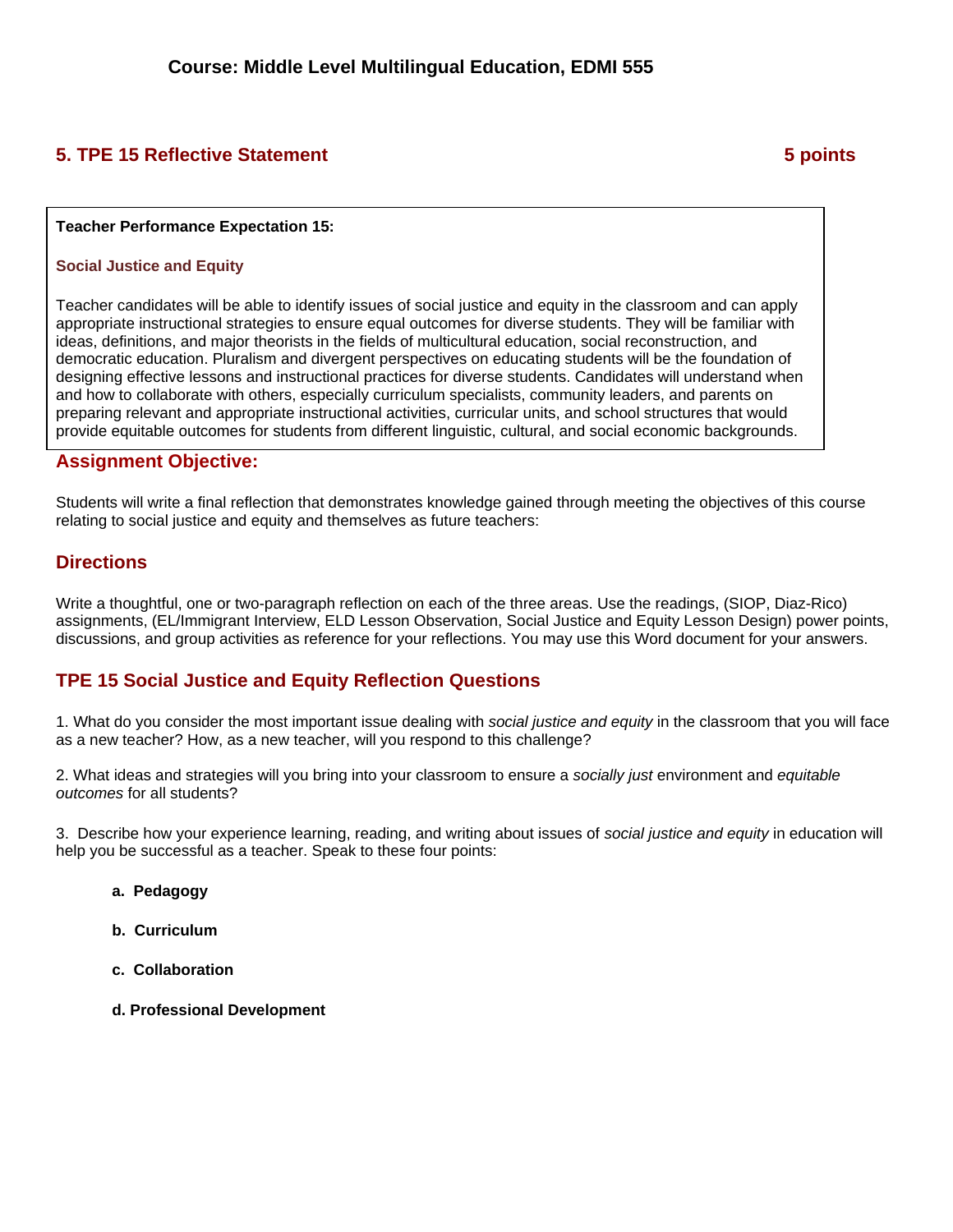### **Grading Standards**

In this class, all students begin with 100 points. Points will be deducted from your total, based on the quality of the work you turn in for each assignment.

 submitted as specified in class on the due date. **Assignments not submitted on due date will lose 10% of**  In addition, all students are expected to participate in class activities and demonstrate reflective learning. It is important that students are well prepared for course sessions by completing the readings and assignments scheduled before class meetings. Unless otherwise negotiated with the instructor, all assignments are to be **earned credit per day.** Assignments should be typed and double-spaced.

All work needs to be turned in to WebCT.

All assignments must be turned in no later than Friday, October  $29<sup>th</sup>$  to receive credit.

The following grading scale will be used with the points students have remaining at the end of class:

| 93-100%A                |  |
|-------------------------|--|
| 90-92%A-                |  |
| 88-89%B+                |  |
| 83-87%B                 |  |
| 80-82%B-                |  |
| <u>75-79%……………………C+</u> |  |
|                         |  |
|                         |  |
| 60-69%D                 |  |
| 59% and belowF          |  |

*Note: Students are reminded that the College requires completion of this course with a C+ or higher.* 

### **All University Writing Requirement:**

Writing requirements for this class will be met as described in the assignments above. Every course at the university, including this one, must have a writing requirement of at least 2500 words. TPA Assessment will count toward this requirement.

### **CSUSM Academic Honesty Policy:**

"Students will be expected to adhere to standards of academic honesty and integrity, as outlined in the Student Academic Honesty Policy. All written work and oral presentation assignments must be original work. All ideas/materials that are borrowed from other sources must have appropriate references to the original sources. Any quoted material should give credit to the source and be punctuated with quotation marks.

Students are responsible for honest completion of their work including examinations. There will be no tolerance for infractions. If you believe there has been an infraction by someone in the class, please bring it to the instructor's attention. The instructor reserves the right to discipline any student for academic dishonesty in accordance with the general rules and regulations of the university. Disciplinary action may include the lowering of grades and/or the assignment of a failing grade for an exam, assignment, or the class as a whole."

Incidents of Academic Dishonesty will be reported to the Dean of Students. Sanctions at the University level may include suspension or expulsion from the University.

### **Plagiarism:**

As an educator, it is expected that each student will do his/her own work, and contribute equally to group projects and processes. Plagiarism or cheating is unacceptable under any circumstances. If you are in doubt about whether your work is paraphrased or plagiarized see the Plagiarism Prevention for Students website http://library.csusm.edu/plagiarism/index.html. If there are questions about academic honesty, please consult the University catalog.

### **Use of Technology:**

Students are expected to demonstrate competency in the use of various forms of technology (i.e. word processing, electronic mail, WebCT6, use of the Internet, and/or multimedia presentations). Specific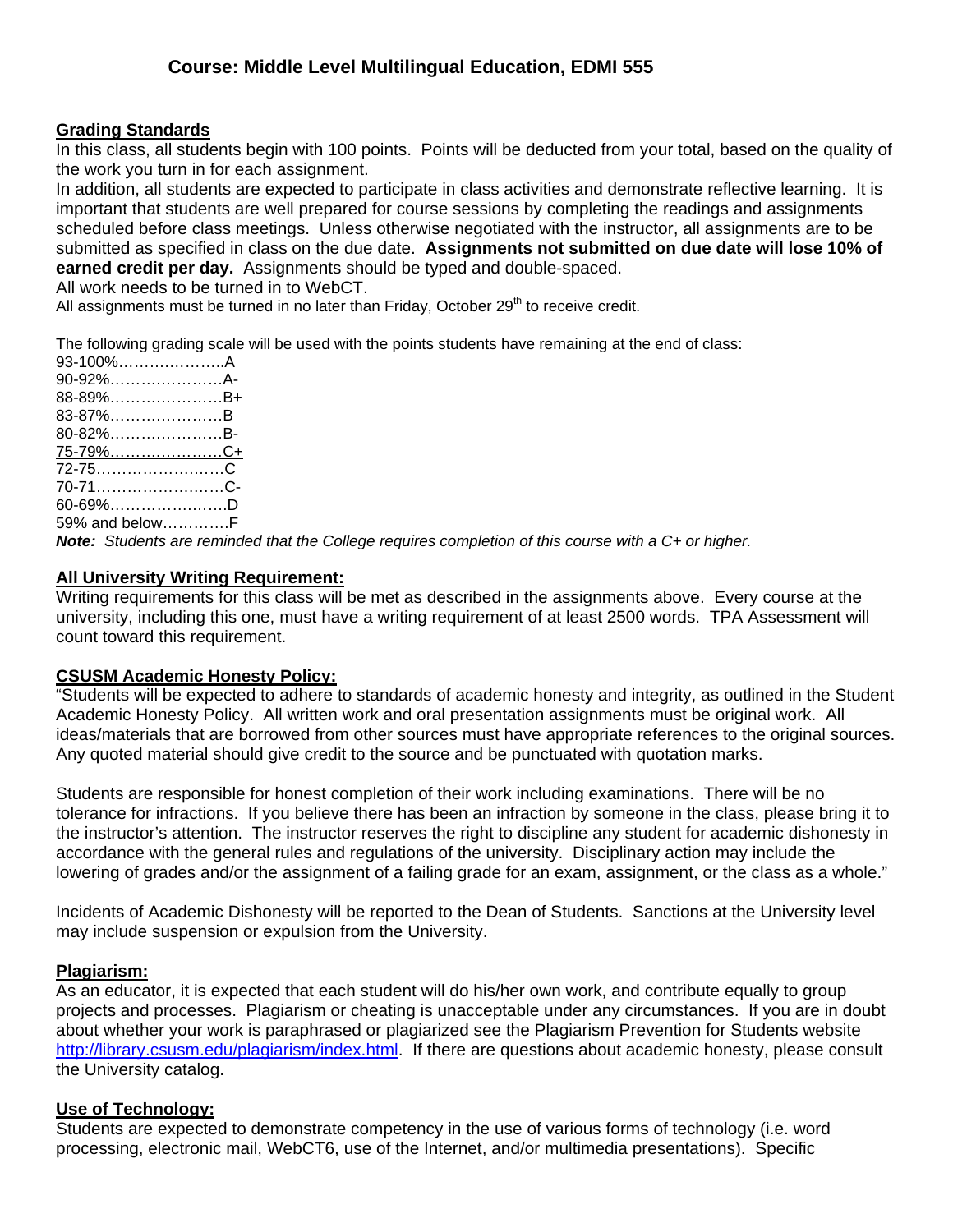requirements for course assignments with regard to technology are at the discretion of the instructor. Keep a digital copy of all assignments for use in your teaching portfolio. All assignments will be submitted online, and some will be submitted in hard copy as well. Details will be given in class.

### **Electronic Communication Protocol:**

Electronic correspondence is a part of your professional interactions. If you need to contact the instructor, WebCT e-mail is often the easiest way to do so. It is my intention to respond to all received e-mails in a timely manner. Please be reminded that e-mail and on-line discussions are a very specific form of communication, with their own nuances and etiquette. For instance, electronic messages sent in all upper case (or lower case) letters, major typos, or slang, often communicate more than the sender originally intended. With that said, please be mindful of all e-mail and on-line discussion messages you send to your colleagues, to faculty members in the College of Education, or to persons within the greater educational community. All electronic messages should be crafted with professionalism and care.

Things to consider:

- Would I say in person what this electronic message specifically says?
- How could this message be misconstrued?
- Does this message represent my highest self?
- Am I sending this electronic message to avoid a face-to-face conversation?

In addition, if there is ever a concern with an electronic message sent to you, please talk with the author in person in order to correct any confusion.

# **6. Reading Response (4 points each) 16 points**

Reflections are based on the readings, discussed topics in class, and additional readings on Moodle.

Reading Reflections will be discussed at the beginning of the class session on which they are due, and **must**  include:

- A written analysis of the assigned topic that reflects understanding of the key concepts, including specific examples from the required readings.
- A reflection of the topic including connections that can be made between the topics and teaching English language learners, **with specific examples from student teaching experiences, school observations, or other personal experiences in diverse settings.**

# **7. Multicultural Literature Annotation 5 points**

The purpose of this assignment is to practice e valuating and choosing children's' literature for your classroom with a critical eye towards creating a classroom library that positively reflects the culture and experiences of your students and their families. Be prepared to give a brief "book talk" to the class. This assignment will be modeled and explained in class.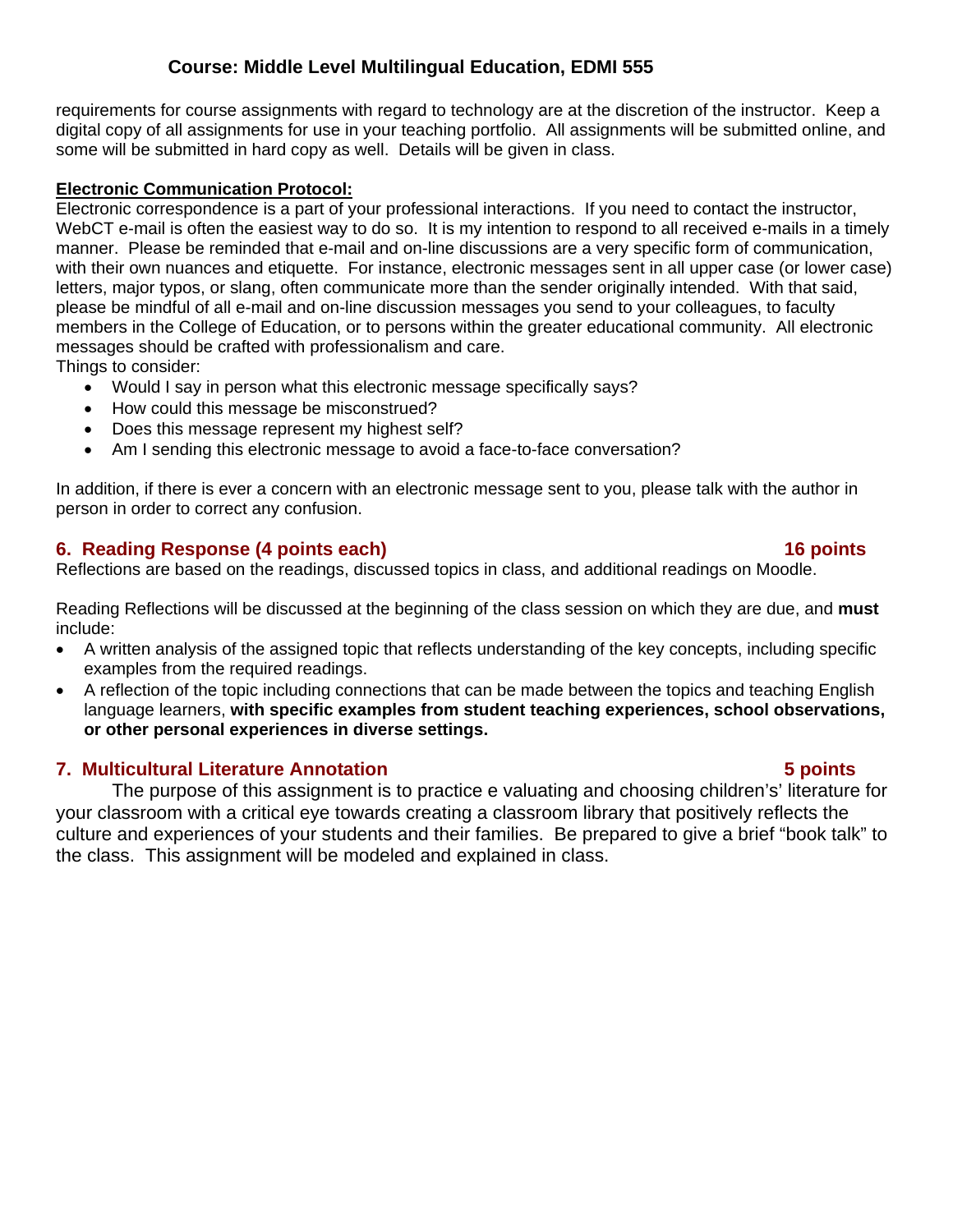# **The instructor reserves the right to alter the instructional timeline, add, delete, and /or change topics and assignments in response to individual and class needs. Last Update: 9/6/10**

| <b>Date</b>                        | <b>Topics</b>                                                                                                                                                                                                                                          | <b>Assignments (if any)</b>                                                                                                                               |
|------------------------------------|--------------------------------------------------------------------------------------------------------------------------------------------------------------------------------------------------------------------------------------------------------|-----------------------------------------------------------------------------------------------------------------------------------------------------------|
| Session 1<br>$9/7/10 - pm$         | <b>Introducing Sheltered Instruction</b><br><b>Getting to Know Your Students</b><br>Who Are English Learners?<br>Second Language Acquisition Theories<br>$\bullet$                                                                                     | <b>Read before Session 1:</b><br>SIOP Chapter 1 (pp. 2-15)<br>Diaz-Rico: Chapter 3 (Moodle)<br><b>Reading for session 2:</b><br>SIOP Chapter 1 (pp 15-20) |
| <b>Session 2</b><br>$9/9/10 - pm$  | <b>Bilingual Education; research, theoretical</b><br>framework, history<br><b>SIOP 1: Introducing Sheltered</b><br><b>Instruction</b><br><b>SIOP Model Overview</b><br>$\bullet$<br><b>Discuss ELL/Immigrant Interview</b><br>$\bullet$<br>assignment. | <b>Reading for Session 3 &amp; 4 (same day):</b><br><b>SIOP Chapter 2 - Lesson Preparation</b><br><b>SIOP Chapter 3 - Building Background</b>             |
| Session 3<br>$9/17/10 - am$        | <b>Lesson Preparation &amp; Building Background</b><br>Language & Content Objectives<br>$\bullet$<br>Activity: Writing Language & Content<br>Objectives<br>Supplementary materials                                                                     | <b>Reading for Session 4:</b><br>SIOP Chapter 3 - Building Background<br>Download ELD standards and read the<br>Introduction pgs.11-15.                   |
| <b>Session 4</b><br>$9/17/10 - pm$ | <b>Adaptation of content for ELL levels</b><br><b>Building background</b><br><b>Discuss: Observation assignment</b>                                                                                                                                    | <b>Reading for Session 5:</b><br><b>SIOP Chapter 4 - Comprehensible Input</b>                                                                             |
| Session 5<br>9/21/10 pm            | <b>Building Background &amp; Comprehensible</b><br><b>Input</b><br>Cognitive Academic Language<br>$\bullet$<br>Proficiency: Vocabulary instruction<br>Appropriate Speech<br><b>Techniques used to Access Content</b><br>$\bullet$                      | <b>Due: ELL/Immigrant Interview</b><br><b>Reading for Session 6:</b><br><b>CELDT Handout (given in Session 5)</b>                                         |
| <b>Session 6</b><br>$9/23/10$ pm   | <b>CELDT Testing</b><br>$\bullet$<br>California English Language<br>$\bullet$<br>Development (ELD) Standards and<br><b>Levels of Proficiency</b><br><b>Aligning California Content Standards</b><br>with ELD Standards                                 | <b>Reading for Session 7:</b><br><b>SIOP Chapter 5 - Strategies</b><br><b>SIOP Chapter 6 - Interaction</b>                                                |